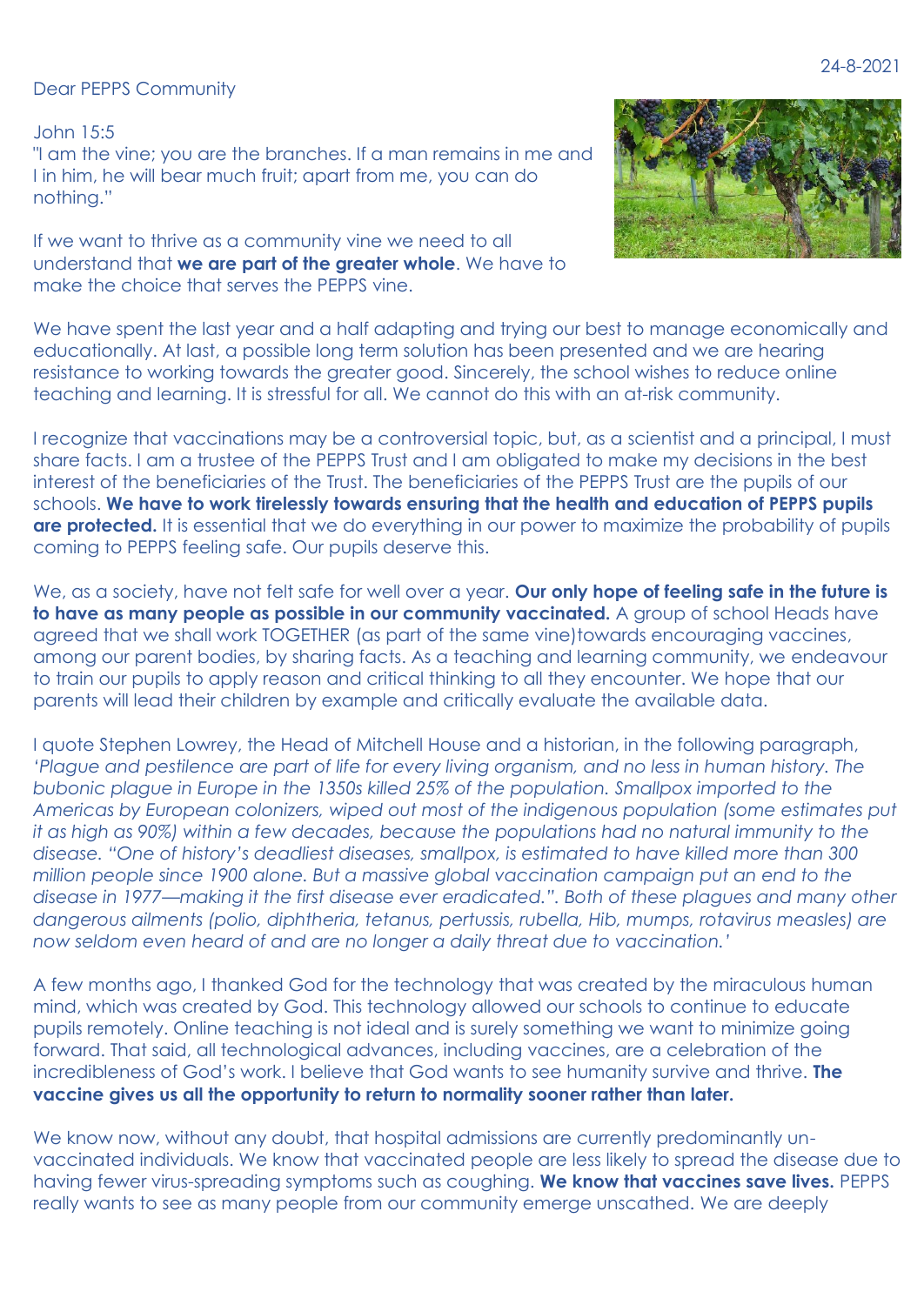saddened by the passing of some of our parents and other family members of our pupils and we hold those families in our prayers.

The human rights argument is unlikely to hold up in court since **the rights of the group usually supersede the rights of the individual.** (There is an excellent *Daily Maverick* argument for this in the resources.) An example of this is that we place a single person in prison (a clear violation of their individual human rights) in order to keep the community safe. **Vaccinations protect the group** and the group is more important than the individual.

Concerns have been raised about not knowing exactly what is in the vaccine. I doubt most people know exactly what was in the dinner that they ate last night. Honestly, we are not very sure about the purity of the water we drink or the air that we breathe. The ingredients of the vaccine can be researched. 11 million South Africans have been vaccinated without obvious longterm ill effects. Over 2 billion people on earth have been fully vaccinated and the data collected overwhelmingly points to the safety of the vaccines. **There is no evidence to suggest that the vaccine is significantly harmful.**

In fact, the converse is true. Pregnant and breastfeeding women protect both themselves and their babies by being vaccinated. People with co-morbidities improve their chances of not landing up in the hospital, or worse, if they vaccinate. **Vaccinations are beneficial for people's long term health prognosis.**

It is our duty and responsibility to share accurate information regarding Covid 19 vaccinations. Social media has a lot to answer for in terms of spreading misinformation. It is important that the school and all its stakeholders join the national effort to disseminate as much accurate information as possible regarding the Covid 19 and vaccinations. **We appeal to all in our community to be involved in encouraging family, friends and all you interact with to get themselves and their loved ones vaccinated.**

Vaccinations are not a conspiracy. They are life-saving technology that will help us return to normality more quickly. **We want to return to normality as quickly as possible**.

If you are looking for more facts, please read the material provided at the end of this letter. Our minds are also open and we also invite any peer-reviewed scientific studies that contradict the thoughts that we have shared.

**We respectfully request that all adults in our community get vaccinated and that as soon as children are permitted to be vaccinated that they also get vaccinated**. This is how our community can safely return to an optimum excellent education.



Yours in healthy, safe and excellent education Annabel Roberts PEPPS Executive Head

**See resources below:**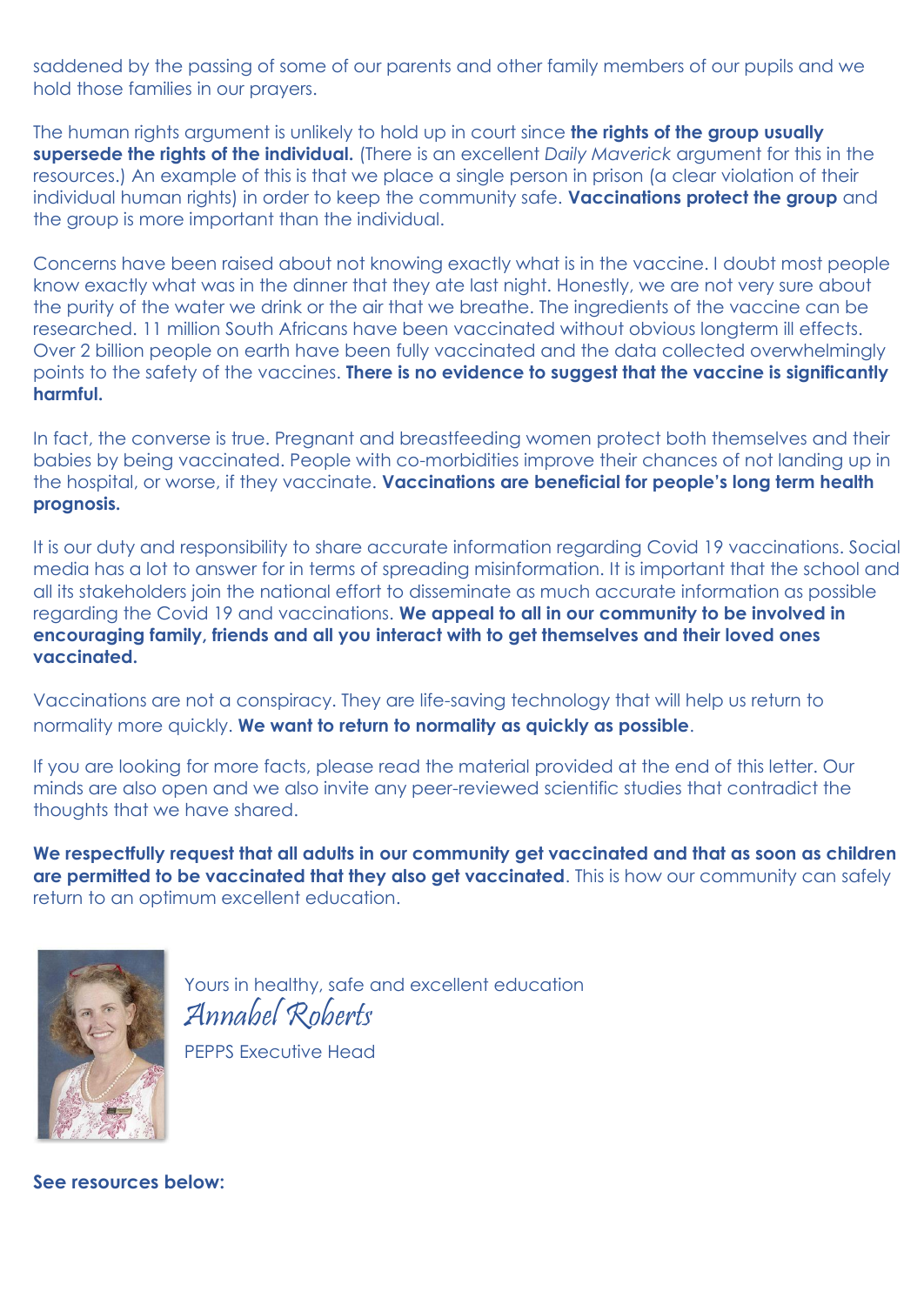## **RESOURCES**

The one or two doctors who have expressed concerns about vaccines are outliers and should not be validated more than the thousands of doctors who are begging people to get vaccinated. HIGHLY RECOMMENDED VIDEO

## *<https://web.facebook.com/mark.carolissen/videos/813461216019038>*

Posters / memes:

Source: World Health Organisation

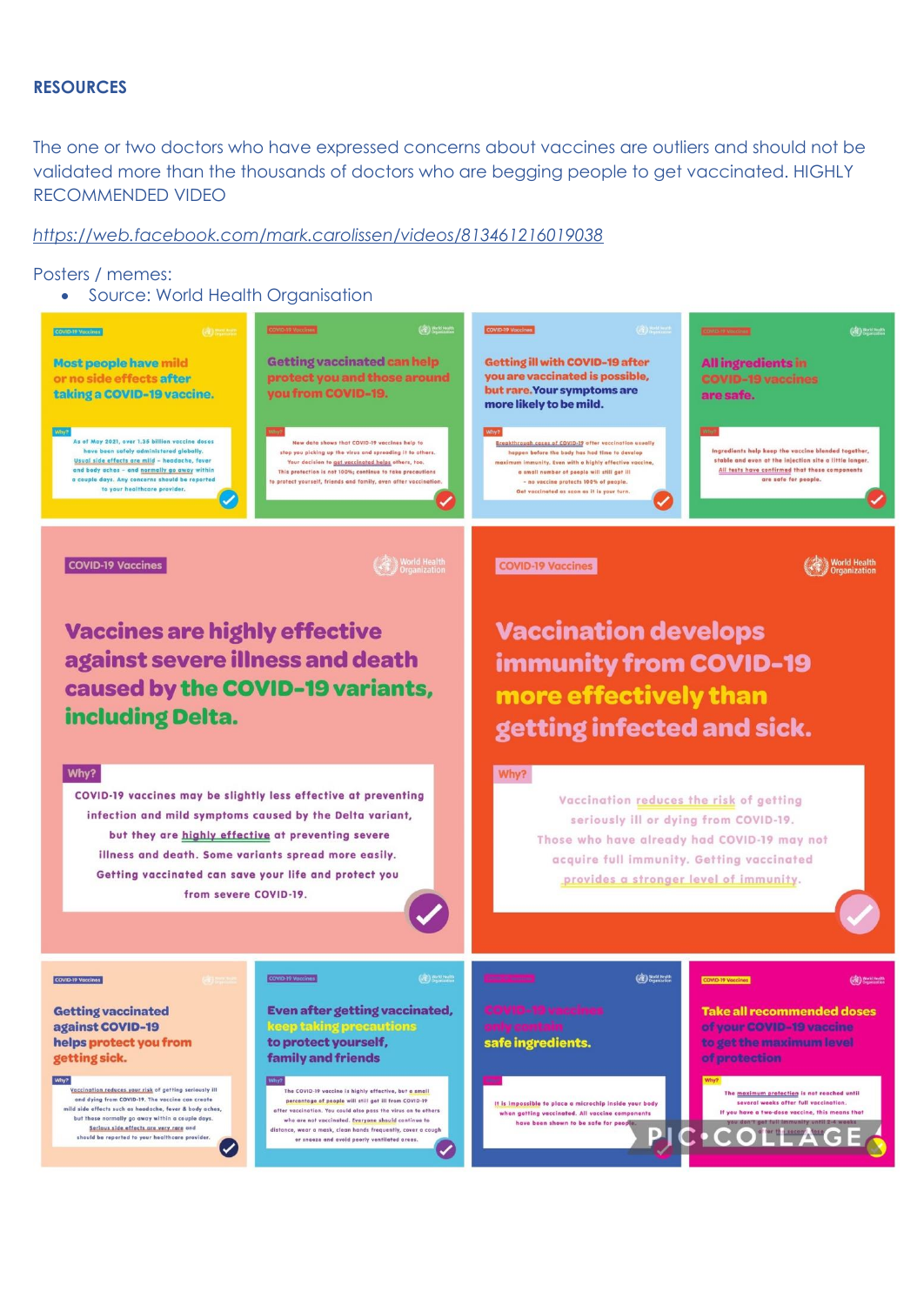

SA Covid-19 and vaccination statistics:

Follow the Face Book page of Kevin Leo-Smith

Information on vaccines and immunization:

- World Health Organisation: page on [Vaccines and immunization](https://www.who.int/health-topics/vaccines-and-immunization?adgroupsurvey=%7badgroupsurvey%7d&gclid=Cj0KCQjwu7OIBhCsARIsALxCUaOAQshWGg3Bo247BRz06LmQfkwbLuIW1Z5lU4TPGtkbmAXz3MYFgbUaAlE0EALw_wcB#tab=tab_1)
- Scientific American: [Decoded: How do vaccines act… \(Video\)](https://www.youtube.com/watch?v=GuYsVg20fwM)

Information on Covid-19 vaccines:

- World Health Organisation: page on [Covid-19 vaccines](https://www.who.int/emergencies/diseases/novel-coronavirus-2019/covid-19-vaccines)
- WebMD article: [Chance That COVID-19 Vaccines Are Gene Therapy? 'Zero'](https://www.webmd.com/lung/news/20210719/covid-19-vaccines-not-gene-therapy)

The dangers of vaccine denialism:

Oped piece in the Daily Maverick: [Vaccine denialism kills](https://www.dailymaverick.co.za/article/2021-08-10-vaccine-denialism-kills-mail-guardian-has-badly-let-down-its-readers/)

South African experts:

 Presentation of a panel of experts hosted by the Education Labour Relations Council: [ELRC and](https://www.youtube.com/watch?v=jTEkzbW_LIc)  [Partners Vaccination Awareness Campaign](https://www.youtube.com/watch?v=jTEkzbW_LIc)